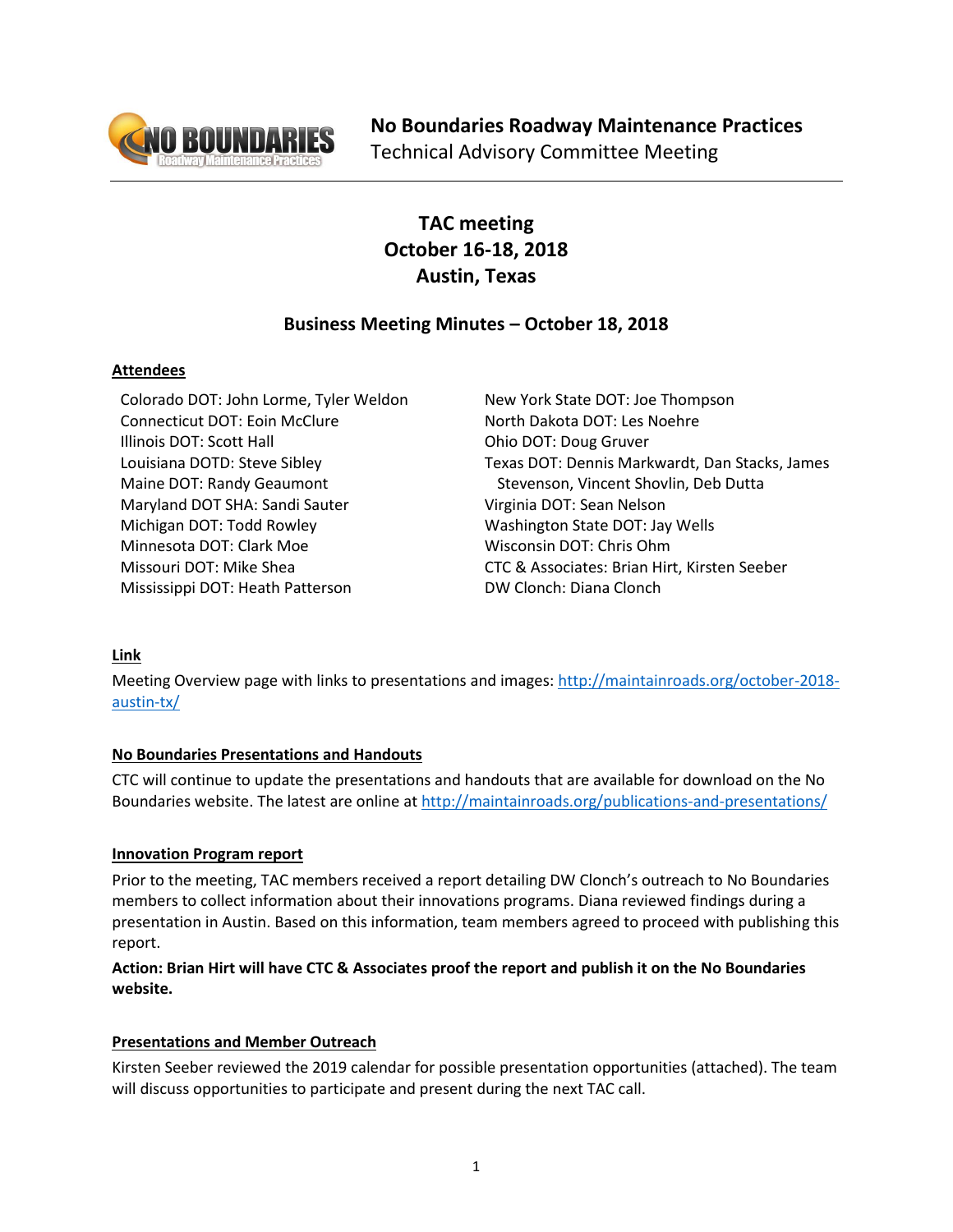#### **No Boundaries Phase III**

Phase II of No Boundaries will end on June 30, 2019. During the Austin meeting, TAC members expressed a desire to continue the pooled fund with a new Phase III solicitation. Several noted, however, that they could not make a formal commitment at this time.

Due to procedural limitations, Ohio DOT suggested that it would be preferable for a different state to lead Phase III.

- **Action: All TAC Members to inquire with their research offices if they might be a suitable choice and willing to lead No Boundaries for Phase III.** (Please see an email from Brian Hirt and Doug Gruver outlining the specifics related to this request.)
- After a brainstorming discussion and straw poll, the TAC chose to rename the

*No Boundaries Roadway Maintenance Practices pooled fund*

as the

*No Boundaries Transportation Maintenance Innovations pooled fund*

for Phase III.

- CTC & Associates' current administration contract for Phase II includes support of Phase III launch efforts: creating the new solicitation and assisting the Phase III lead state with preparatory activities.
- Ideas for Phase III focus areas and activities:
	- o Strengthen relation with AASHTO MaC: how we can work together and how we're different
	- o Liaison activities with other national and regional groups
	- o More quick-turnaround synthesis activities:
		- Maintenance workforce recruitment, retention and engagement
		- Build out and publish roundtable results
	- o Increased exposure for innovations from member states
	- $\circ$  Frequent just-in-time news notices rather than longer bimonthly newsletters
	- o Recruitment beyond states: toll authorities, port authorities, cities/MPOs, Canadian provinces, industry (?)

#### **Budget Overview**

- The administration contract, for 9/1/15 through 6/30/19, has a total budget of \$670,000. This is a forecast number based on current commitments and future commitments from current partners and projected partners. The pooled fund can only spend what it receives in actual commitments/transfers from partners, so it may not end up spending up to the \$670,000.
- Commitments as of the Austin meeting total \$640,000.
- The detailed budget is online at [http://maintainroads.org/download/tac-meeting-austin-tx-october-](http://maintainroads.org/download/tac-meeting-austin-tx-october-16-18-2018-budget/)[16-18-2018-budget/](http://maintainroads.org/download/tac-meeting-austin-tx-october-16-18-2018-budget/)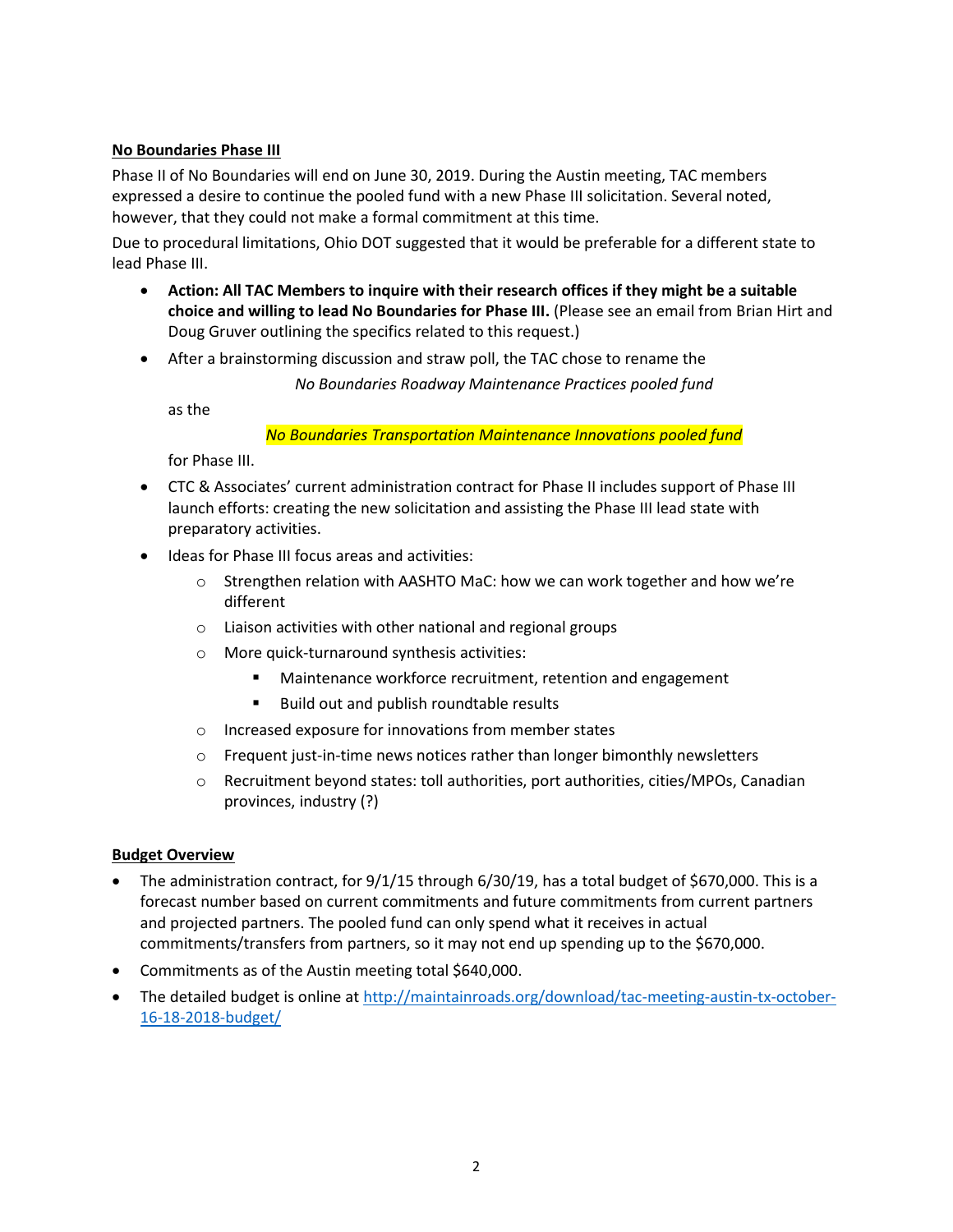#### **Group Takeaways Roundtable**

To close out the first two days of the meeting in Austin, the team held a roundtable discussion to allow all participants to name a few takeaways from the meeting: their "aha! moments" or "home run ideas" that they'll share with colleagues or try to implement.

Members' responses are detailed in the full rough meeting notes posted for TAC reference on the No Boundaries website.

#### **Next TAC Face-to-Face Meeting**

The group voted to continue holding semiannual face-to-face meetings.

John Lorme previously volunteered Colorado DOT to host the spring 2019 meeting. The team selected **May 14-16, 2019 in Denver, Colorado** as the date and location of the meeting.

The agenda will be discussed during the next team call. Chris Ohm suggested pollinators as a possible topic.

#### **Next TAC Conference Call**

**Action: Brian will send out a scheduling poll for a call in November for a December TAC call to begin planning the spring 2019 meeting and to discuss other activities in progress.**